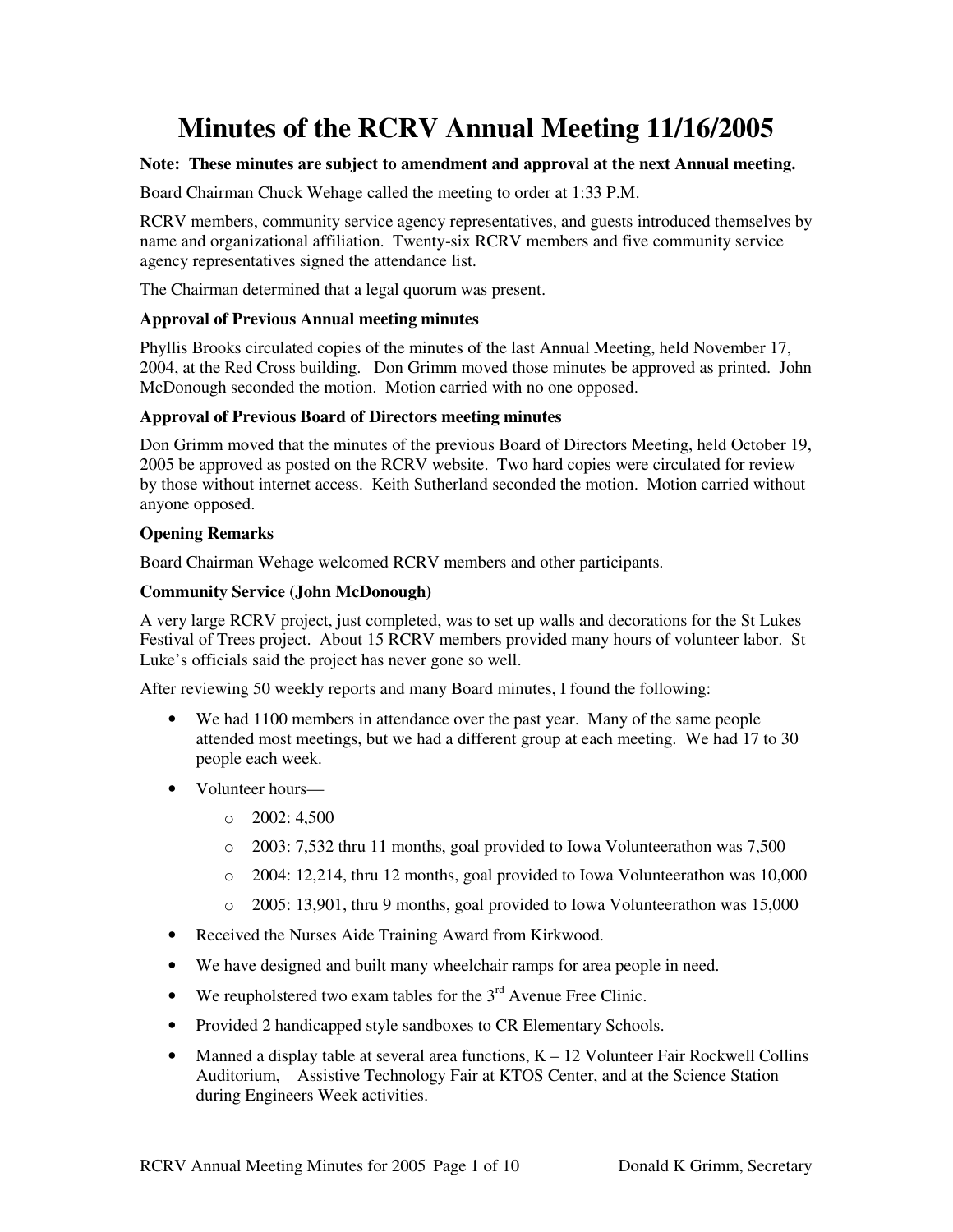- Ann Griffin of GWAEA was presented an award for the APE of the Year Nationally in Chicago this past year. Good work Ann.
- We delivered ball throwers to GWAEA.
- We designed and built a shed at Milestones of Marion.
- We set up and installed 6 cabinets at the Heart of Iowa. This was the completion of 6 sets of 6 cabinets in Heart of Iowa class rooms.
- Our painting crew, namely Judy Wirth, Kay Nelson, Faye Spading, and Helen Potthoff have painted many things for the Heart of Iowa, the Science Station, Jane Boyd and the Festival of Trees.
- We do many things with respect to computers. We write programs, network computers together, train folks in its operation, we repair, & we build at REACT. We wired the Jane Boyd Computer lab, networked 30 REACT donated computers plus installed all the wiring necessary to operate.
- We continue to do income tax forms for anyone who needs assistance via Aging Services and AARP.
- We continue to repair switches, electronic devices, trail counters, toys, etc.
- RCRV is a major player in the modular ramp / lift team that meets biweekly at the Corrections Facility. We are a part of a statewide organization that includes Easter Seals, Iowa Compass, IPAT, Aging Services, St Lukes Hospital, Eastern Iowa United Way, and Corrections located in Cedar Rapids including the Prison folks at Anamosa. The meetings are chaired by Heidi Soethout at Corrections. We meet the 2<sup>nd</sup> and 4<sup>th</sup> Monday of each month. We (the Team) have purchased from Easter Seals a 42 inch wheelchair lift. It will soon be moved to the History Center's newly acquired building. We will review it to see where it can be value engineered to reduce cost and still keep the inherent quality.
- Some of our folks do home inspections for Aging Services.
- In recent weeks, our Thursday morning noise problem at our office has been highly reduced. The trucks that were coming on Thursday mornings are now coming at a different time slot.
- Mike Wilson and Jim Green are the Site Managers for the St Lukes Festival of Trees at the US Cellular Center. RCRV will be handling the setup and teardown of all the display elements for the Festival of Trees. The effort started last Sunday, and will be completed next Monday. Our group have built the trees and made sure (major effort) that their lights were all functional. This is a major undertaking by any organization. Many people are needed so that this is done in a timely fashion without overworking anyone.
- We have taken over the maintenance and repair of the various displays at the Science Station. Our guys have been instrumental in getting many of their displays operational again. The "Traits of Life" display will be setup at the Science Station rent-free provided we document the display. We have undertaken this request. The display will go on to the next client in late January. We have the next couple of months to fully document the display.
- The Heart of Iowa dedicated their mural, which was painted by the Cedar Rapids Artist Association, in memory of Pat Marshall in September.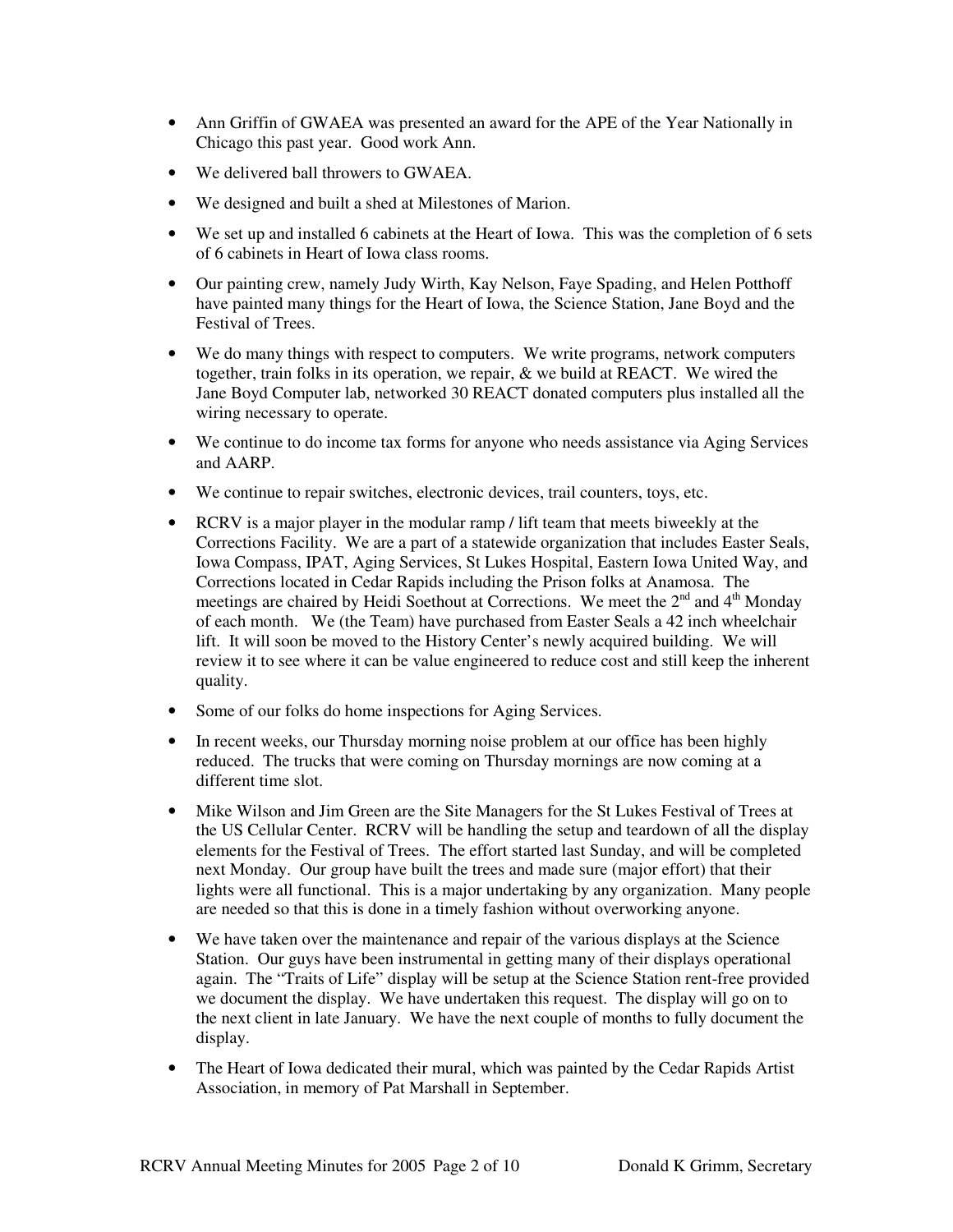- RCRV hosted about 800 local retirees at 4 meetings which we held at the KTOS Center (at no cost due to Linda Dearinger setting it up for us) at which we reviewed the latest Rockwell Collins Insurance enrollment package. Pete Jurgens was the featured speaker at 3 of the 4 sessions with Terry Canning handling the  $4<sup>th</sup>$ . They did a good job of explaining the ins and outs of each of the plans as well as speaking to the new Medicare Prescription Drug Plan that anyone on Medicare must pay attention to or maybe ending up paying a penalty for life. We answered all questions that were thrown our way. If you can dream it, we heard the question. Pete and John also participated in an informational program on KCRG answering Drug questions on Medicare.
- We have provided support for Habitat for Life, as well as for the MidAmerica Housing Program.

We have moved our Informational meetings to the third Thursday of each month at 9:00 AM except for July and December.

If you can dream it, we can do it.

## **Communications (Rod Thorpe)**

Four quarterly Newsletters were published, posted on the web site, and mailed to area Rockwell Collins retirees. Rod Thorpe thanked to John Wauer particularly for his help composing and publishing the newsletters, and acknowledged the volunteers who helped with the mailings. Readership is apparently quite large, indicated tangibly by attendance at the RCRV/Aging Services informational programs on the Medicare drug program.

As an added bonus, eight new retirees were signed up as RCRV members at those informational meetings.

Dedication of the Pat Marshall memorial mural at Heart of Iowa was covered by the Cedar Rapids Gazette.

## **Data Base (Jim Klein)**

Added new retirees to database 4 times with files from Rockwell Collins. There are currently 3,940 names in the RCRV database.

Change of Address article in newsletter was very effective.

- Received more phone & email address updates
- Received more complete data on phone and email address updates
- There is still need to look up new addresses for those returned by the post office that are labeled Unable to Forward (UTF), Forwarding Order Expired (FOE) and Undeliverable as Addressed (UAA).

Updated the database based on:

- Addresses on returned newsletters, voice mail phone messages and emails.
- Obituaries collected for us by Wilma Shadle.
- RCRV/RSVP registrations

Provide mailing labels for the newsletter.

Database security: the data file is password protected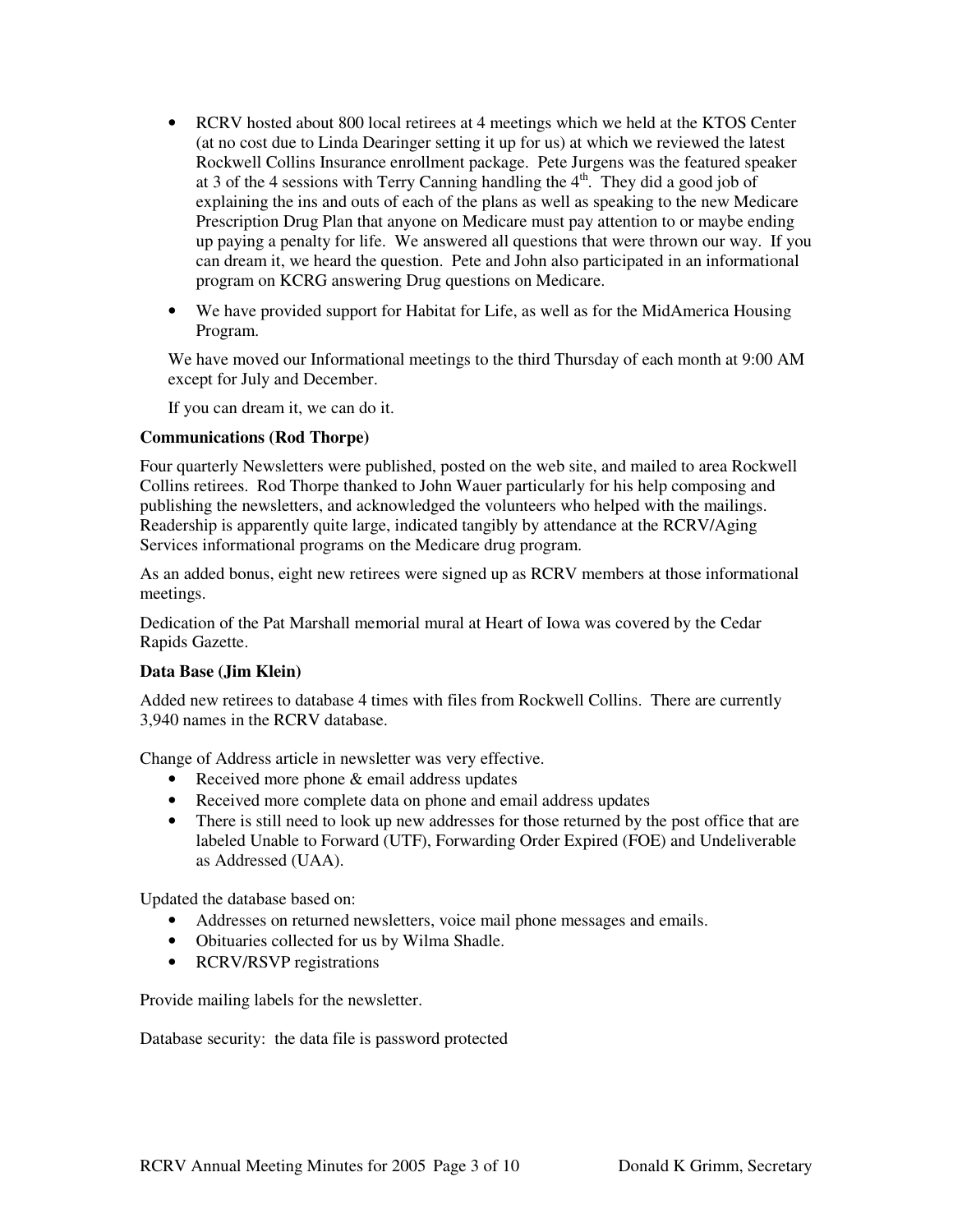Database backup methods:

- **On Jim Spencer's computer** (new this year)
- Hard drive on RCRV office computer
- Floppy disk in file cabinet in RCRV office
- On Jim Klein's hard disk at home

## **Recruiting (Pete Jurgens)**

No Report

## **Heart of Iowa (Myrna Loehrlein)**

Myrna expressed appreciation for the projects RCRV has accomplished for Heart of Iowa during the past year. She told of a boy that she had taken to experience the St Lukes Festival of Trees. Because of his underprivileged status he had never experienced Christmas presents or parties, and he was overwhelmed by learning that he was entitled to attend such a show and to receive gifts and talk to Santa Clause. It was the experience of a lifetime for that boy.

## **St Lukes (Jackie Ryan)**

Jackie acknowledged the work RCRV was undertaking to try to provide wheel chair ramps for people who need them.

She reported that she had delivered a talk to Coolidge school showing a model of a human brain. The purpose of the presentation was promoting the use of helmets to prevent injuries.

## **United Way (Mary Klinger)**

United Way has begun mailings to Rockwell Collins retirees asking for participation in this year's campaign.

## **Heritage Agency on Aging (Linda Dearinger)**

No report

## **Aging Services (Carol Luth)**

Carol acknowledged work done in constructing the storage shed at Milestones in Marion. She also thanked RCRV members for work done on wheel chair ramps, and for senior home safety inspections.

## **Jane Boyd (Karl Kassel)**

No report

## **Sixth Judicial District (Heidi Soethout)**

Corrections is looking for volunteers to help clients prepare income tax returns. Mediators are also needed to work with clients and the court system. Training is available to any volunteers who may be interested. It was suggested that RSVP may also be able to help provide volunteers.

## **RSVP (Sara Case)**

No report. Sara commented that the RSVP appreciation event received favorable press in the Cedar Rapids Gazette

## **Options of Linn County (Wayne Clayton)**

Wayne brought an example of the modified switch built by community service corrections people. The following written report was submitted: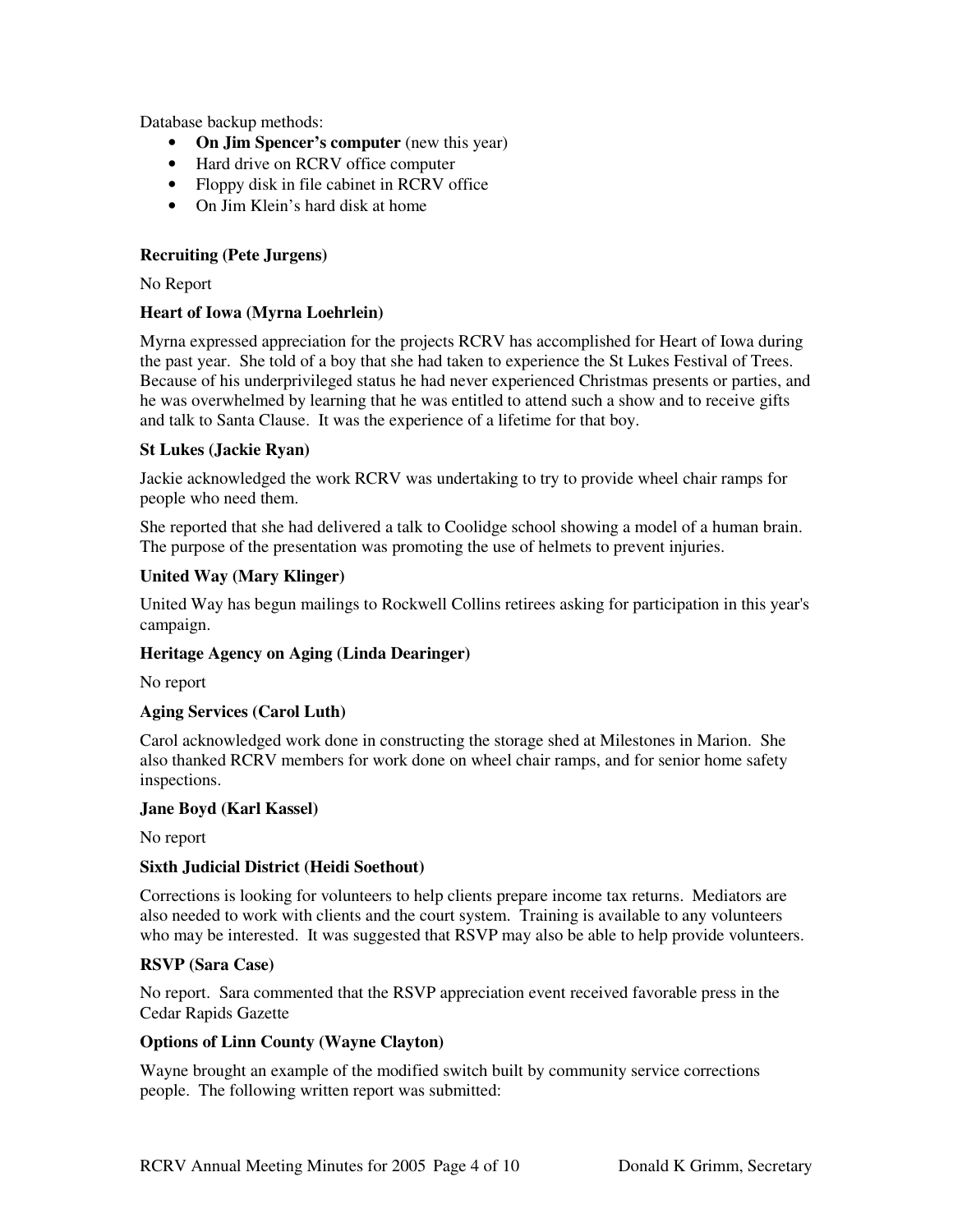## **Overview**

Options of Linn County provides vocational support services to adults with disabilities. At the heart of our mission, we help people with disabilities become more independent and successful on the job.

RCRV has enhanced our effectiveness. When we need to look to assistive technology to create job accommodations for individuals, RCRV comes through for us. In fact, many of RCRV's creations help persons with even severe physical and mental disabilities use their strengths to be more independent at work.

#### Highlights of Activities in 2005

#### Assistive Technology Created:

Ergonomic Arm Support**—**Designed for a consumer with cerebral palsy. With this, she can rest her arm near a communication switch and activate it with less physical exertion, which improves her ability to communicate.

Standard Switches**—**Design was modified slightly and switches were built by people doing community service. These switches do the job of commercially available switches that cost \$40-60, but at a fraction of the price.

Bracket Switch**—**Designed for a consumer with cerebral palsy. This modification brings the switch to within that person's reach on a given day.

Switch Tester**—**Helps us know quickly if a switch needs repair.

#### Assistive Technology Repaired:

In 2005 RCRV has repaired a number of items that were purchased commercially. The list includes switches, sensory devices and power links. This is important to us because it keeps these items in use by the consumers and it stretches a tight budget by reducing the number of items that need to be replaced.

## Outreach:

The people at Options of Linn County enjoy sharing the story of RCRV with others. This year, we have had a number of opportunities to do so.

- Assistive tech presentation for a statewide IACP conference in Ames, IA in April 2005.
- Tours given to college and high school students and staff from other facilities from around the state.
- Assistive tech discussion and demonstration during a Kirkwood College class
- Display table at the Iowa Assistive Tech Expo at KTOS in Oct 2005.

#### The Look Ahead

RCRV plays an important role in improving the quality of life for people with disabilities in our community. The staff and consumers of Options recognize and appreciate the impact you make.

In the year ahead, we plan to work closely with you, exploring ways of meeting the changing needs of the consumers. And we will always look for ways to spread the word about RCRV so that others can enjoy the benefits of this association. Thank you for your service.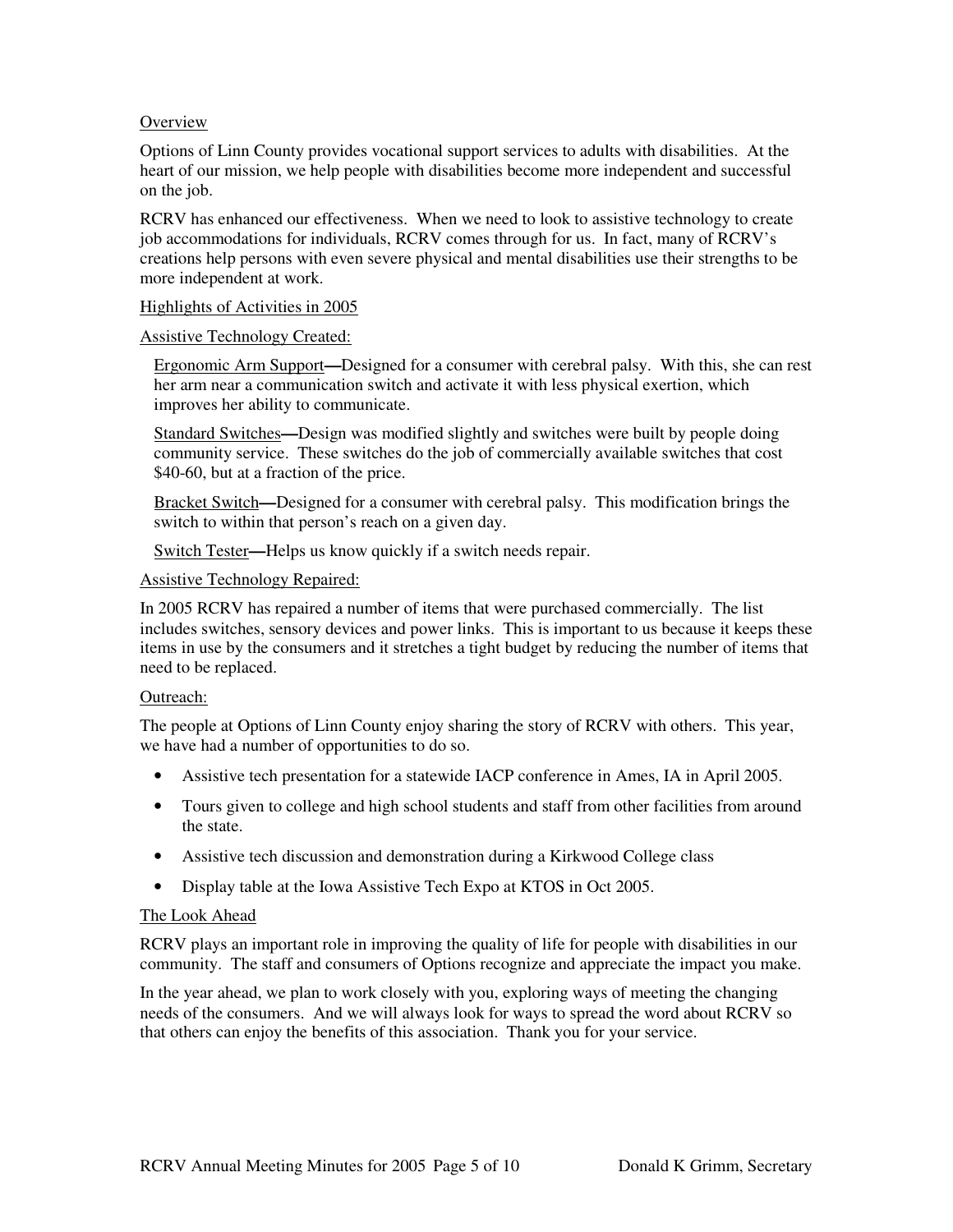## **Red Cross (Joan Schaffer)**

Joan handed out a printed newsletter detailing disaster relief efforts and other active programs, including blood drive information, emergency response training, and fundraising activities. Joan noted particularly the World AIDS Day Benefit to be held December 8 at the Marriott hotel.

## **REACT**

No formal report. Barb thanked RCRV members for active participation in REACT projects.

## **Bridge, Four Oaks (Carol Kalous)**

RCRV members Vern Jackson and Jack Rector have been conducting an investment training seminar for kids. This has proven to be an engaging and educational experience for the participants and for the leaders. Vern and Jack both serve on the Four Oaks Bridge board of directors, and both were featured in a recent Focus newsletter from Four Oaks.

## **Rockwell Collins (Cindy Dietz)**

Cindy commented that RCRV is one of the most powerful community relations groups Collins has.

Jack Hotchkiss attended the Commission on Volunteer Services meeting. David Eisner, National Volunteer Corporation, requested information about how Collins supports RCRV. RCRV will help prepare a response. We should consider presenting the material to Collins Management as part of the next periodic report.

## **Other Reports:**

Jack Hotchkiss report on Iowa Commission of Volunteer Services meeting. This session was attended by agencies, not volunteers, and focused on needs of attending agencies. There is an opportunity to submit film clip about RCRV activities for January IPTV volunteer show. All RCRV members are encouraged submit ideas for inclusion in that film.

## **Old Business:**

Don Grimm moved that the RCRV members present approve the proposed amendment to the RCRV Articles of Incorporation as it has been published on the RCRV web site. This motion was second by Rod Thorpe.

The proposed revisions were posted to the web site on October 4, 2005. The RCRV newsletter published October 2005, announced that this proposed revision would be on the agenda for the Annual Meeting, and directed attention to the text published on the web site.

Revised text in the proposed amendment was read to the group. It was noted that the paragraph pertaining to Article VII, Membership, had a typographical error. Specifically, the word "revoked" was repeated at the end of the first paragraph. Don Grimm agreed to modify his motion to specify that this redundant word would be removed, and that approval of the membership would apply to the corrected draft. Rod Thorpe agreed that his second would apply to the modified motion.

The motion was approved by voice vote, with no dissenting vote. A copy of the original proposal with the correction marked is attached to these minutes as Appendix 1.

## **New Business**

The Circle of Hope organization has asked for help with its activities. After considerable discussion, the consensus was that the requested help conflicted with the RCRV bylaws ban on fundraising, and could therefore be supported by individual RCRV members on their own initiative, but not as an RCRV project.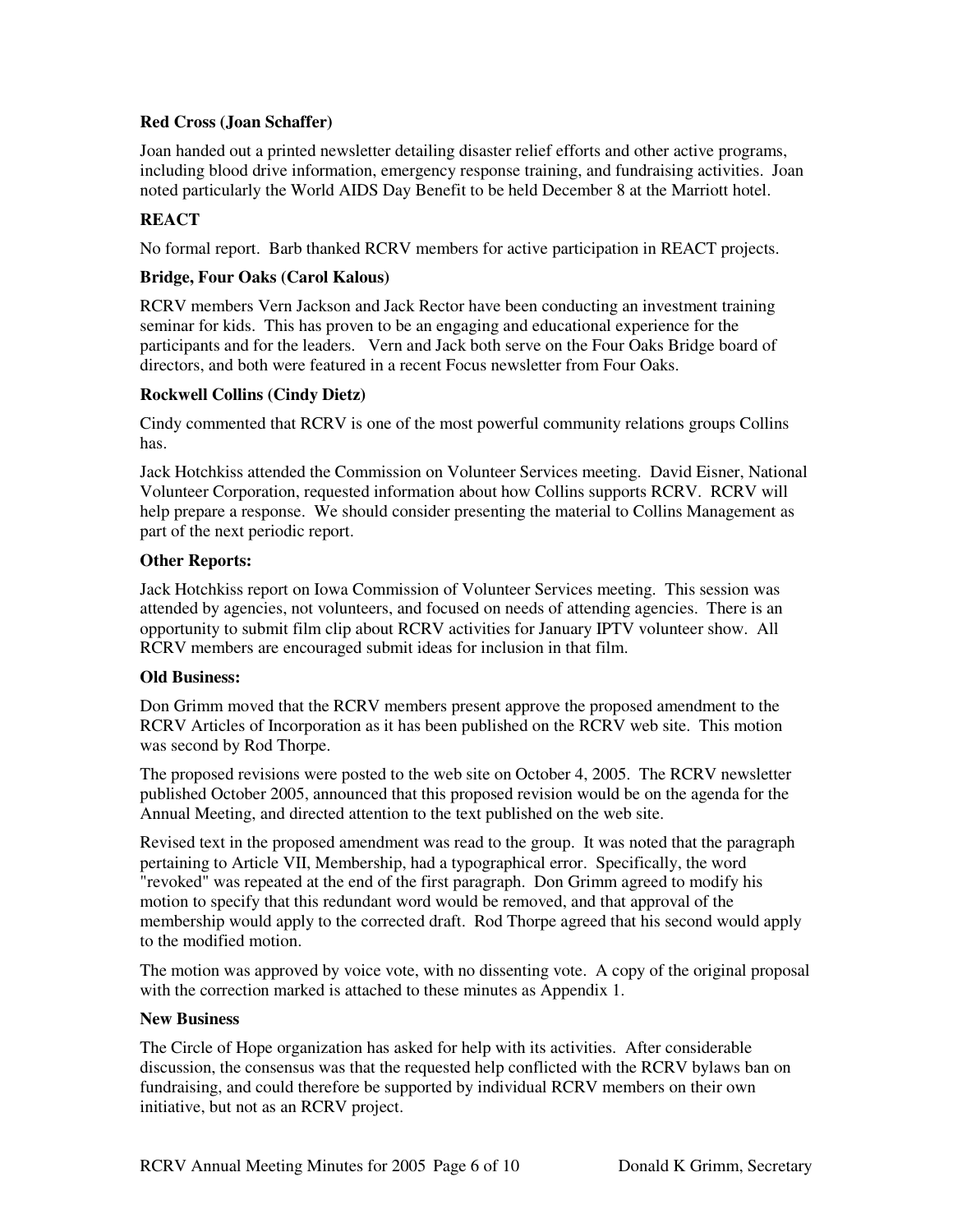A request was received by the Science Station to help document a traveling exhibit. The science station would benefit by a large reduction in the rental fee for this exhibit. The group discussed whether this constitutes fundraising, but the consensus was that this did not fall within the scope of activities prohibited in the bylaws. RCRV will participate with the Science Station in this project.

## **Election of Members and Officers.**

Keith Sutherland presented the slate of board members and officers nominated for the 2006 calendar year. In commentary on the nominations, he related a discussion by the nominating committee concerning workload of the Community Projects and Communications team chairmen. No formal changes are proposed, but members are encouraged to step forward to help with minute taking and newsletter preparation.

A question from the floor addressed whether succession of VP to president to the presidency was considered in the bylaws. No such succession is addressed, and no changes to the bylaws were proposed.

The position of Agency Liaison was left vacant. It was suggested that many of the functions of this position be absorbed by other officers, and that the Bylaws be revised to reflect this change after some experience to see what works best.

Barb Klawiter suggested adding a third Rockwell Collins representative to the Board of Directors to act as liaison with the internal daily Rockwell Collins newsletter.

No additional nominations were offered from the floor.

Jim Spencer moved that the slate proposed by the nominating committee be elected. Rod Thorpe seconded the motion. The motion was approved by voice vote with no dissenting vote. The slate is attached as an Appendix 2 to these minutes.

## **Adjournment**

The next Board of Directors meeting will be January 18, 2006. The next RCRV Annual Meeting will be November 15, 2006

No further business was offered, and Chairman Wehage adjourned the Annual Meeting at 2:12pm.

Submitted by Donald Grimm, Secretary.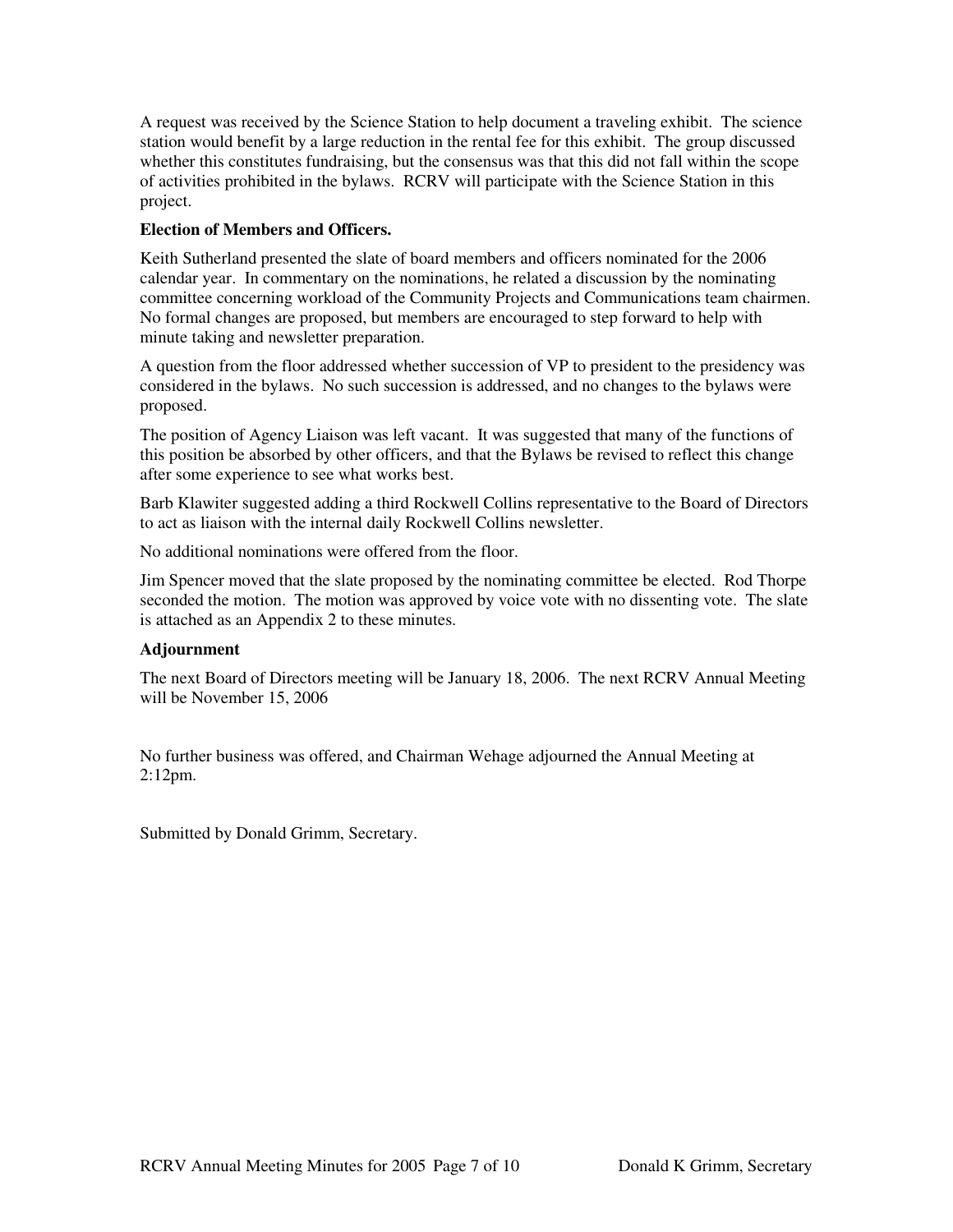## **Appendix 1**

## **Iowa Code 504 Issues with the RCRV Articles of Incorporation**

## **Summary of Proposed Changes**

## **Article II, Purpose**

## **Issue #1: Reword to reflect RCRV Vision and Mission Statement**

As recorded:

The Purpose of the RCRV Corporation is to promote, encourage and arrange for volunteering and providing assistive technology at various service agencies in and around the communities in which the retirees live.

Proposed (Mission Statement, modified):

**The purpose of the RCRV Corporation is to help Rockwell Collins retirees identify needs in their community and beyond, and to support volunteer activities to fulfill those needs, while enriching the lives of the volunteers through comradeship and community service.**

**Article III, Powers and Governing Body**

## **Issue #2: Reference to old Iowa Code 504A for nonprofits: No change, was incorporated under 504A as stated.**

**Issue #3: Specification of Size of Board of Directors:**

**Remove and define Board of Directors in Bylaws.**

## **Issue #4: Required Executive Committee: Make permissive, not required.**

As recorded:

The corporation is organized under current and applicable provisions of the Iowa Nonprofit Corporation Act, Chapter 504A of the Code of Iowa as now and hereinafter amended. The Corporation shall have all powers and privileges that are reasonably necessary to fulfill and meeting the purposes for its existence, which are consistent with the powers granted to non–profit corporations by the general laws of the state, except those limited by these Articles.

The Corporation will be governed and directed by a Board of Directors consisting of a Chairperson, Vice–Chairperson, Secretary and Treasurer plus no more than thirty–six (36) At– Large Member of the Board and Committee Chairpersons, all of whom are elected annually from among Rockwell Collins, Inc. retirees, active employees and representatives of human services and government agencies. An Executive Committee consisting of not more than eighteen (18) persons who are Board members will deal with issues needing attention between monthly Board meetings.

Proposed—first paragraph: no change.

Proposed—second paragraph: changes indicated in bold face:

The Corporation will be governed and directed by a Board of Directors consisting of a Chairperson, Vice–Chairperson, Secretary and Treasurer **as well as a number of standing committee chairpersons and at–large directors elected annually from among Rockwell Collins, Inc. retirees, active employees, and representatives of human service and government agencies who have an interest in the operation of RCRV. The RCRV Bylaws shall specify the number of standing committee chairpersons**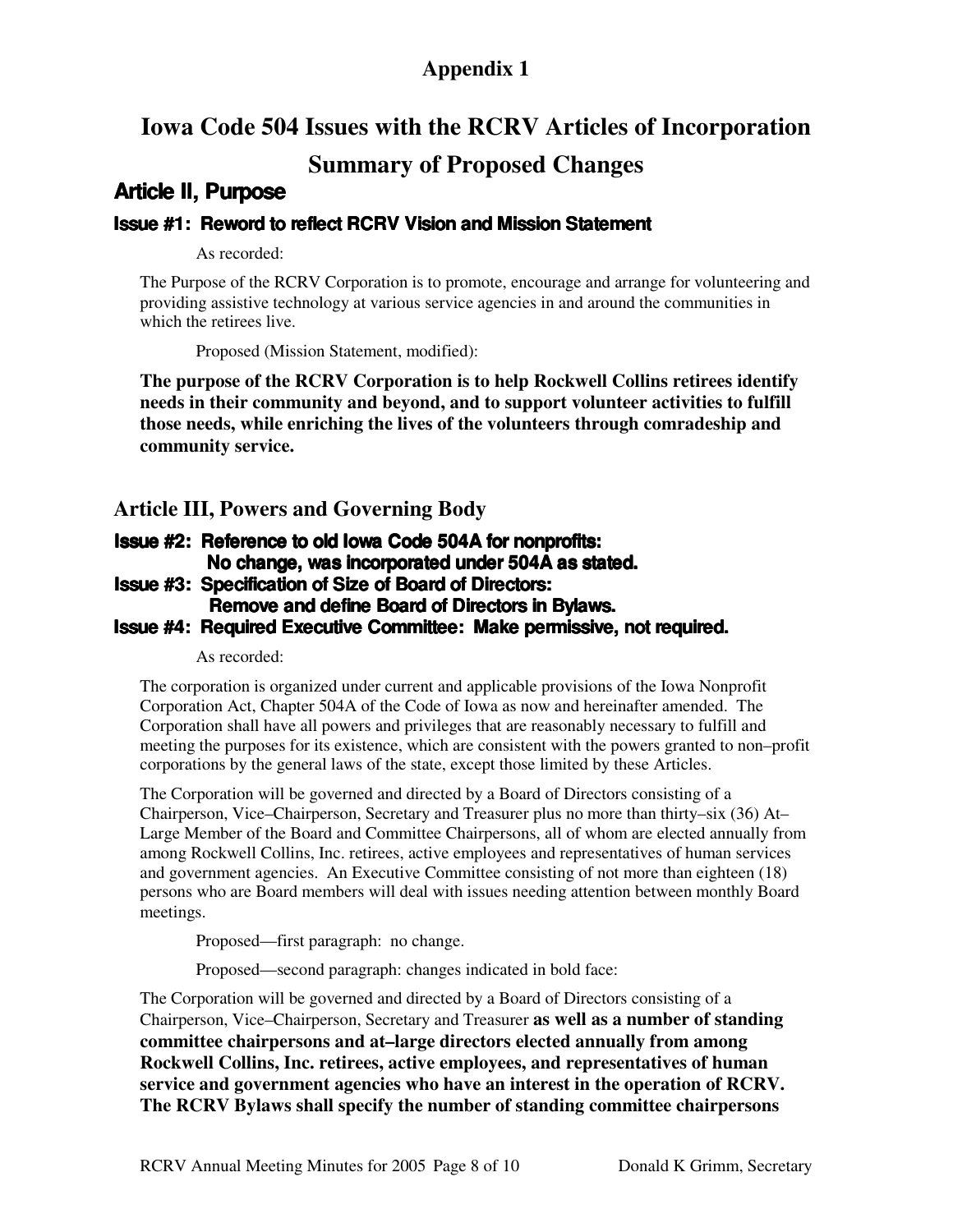## **Appendix 1**

**and directors, and the procedures by which they are nominated, and elected, and removed from office.** An Executive Committee **may be appointed to by the Board to** deal with issues needing attention between monthly Board meetings The current Directors constituting the Board of Directors is thirty(30) and the names of the persons who are to serve until the next annual meeting in November of the Corporation or until their successors are duly elected and qualified are listed on page three.

## **Article VII, Membership**

## **Issue #5: Defines Membership: Remove from Articles of Incorporation and define membership in Bylaws.**

(Current definition incompatible with new Iowa Code Section 504. Bylaws now have compatible definition.)

As recorded:

The membership of RCRV shall be composed of retirees, active employees of Rockwell Collins, Inc., its predecessor and/or its successor corporation and school systems, non–profit agencies and government supported agencies.

Proposed—totally replace as follows:

**Persons who meet membership requirements defined in the RCRV Bylaws are members of RCRV. The Bylaws shall specify membership eligibility, requirements for submitting valid membership applications to RCRV, minimum required participation in RCRV activities, maintenance of membership records, and conditions under which membership may be revoked resigned or revoked.**

**The RCRV Bylaws may also define specific affiliations or associate relationships with non–member individuals or groups as may be deemed appropriate by RCRV. Such affiliations do not constitute membership in RCRV.**

## **Other Chapter 504 Iowa Nonprofit Corporations Act issues considered. (No action proposed)**

**Issue #6: Liability limitations: Allow Iowa Code 504 to specify, no specific reference in Articles of Incorporation.**

- **Issue #7: Indemnification of Directors: allow Iowa Code 504 to specify.**
- **Issue #8: Iowa Code 504 defaults on all items not addressed: No known exceptions.**